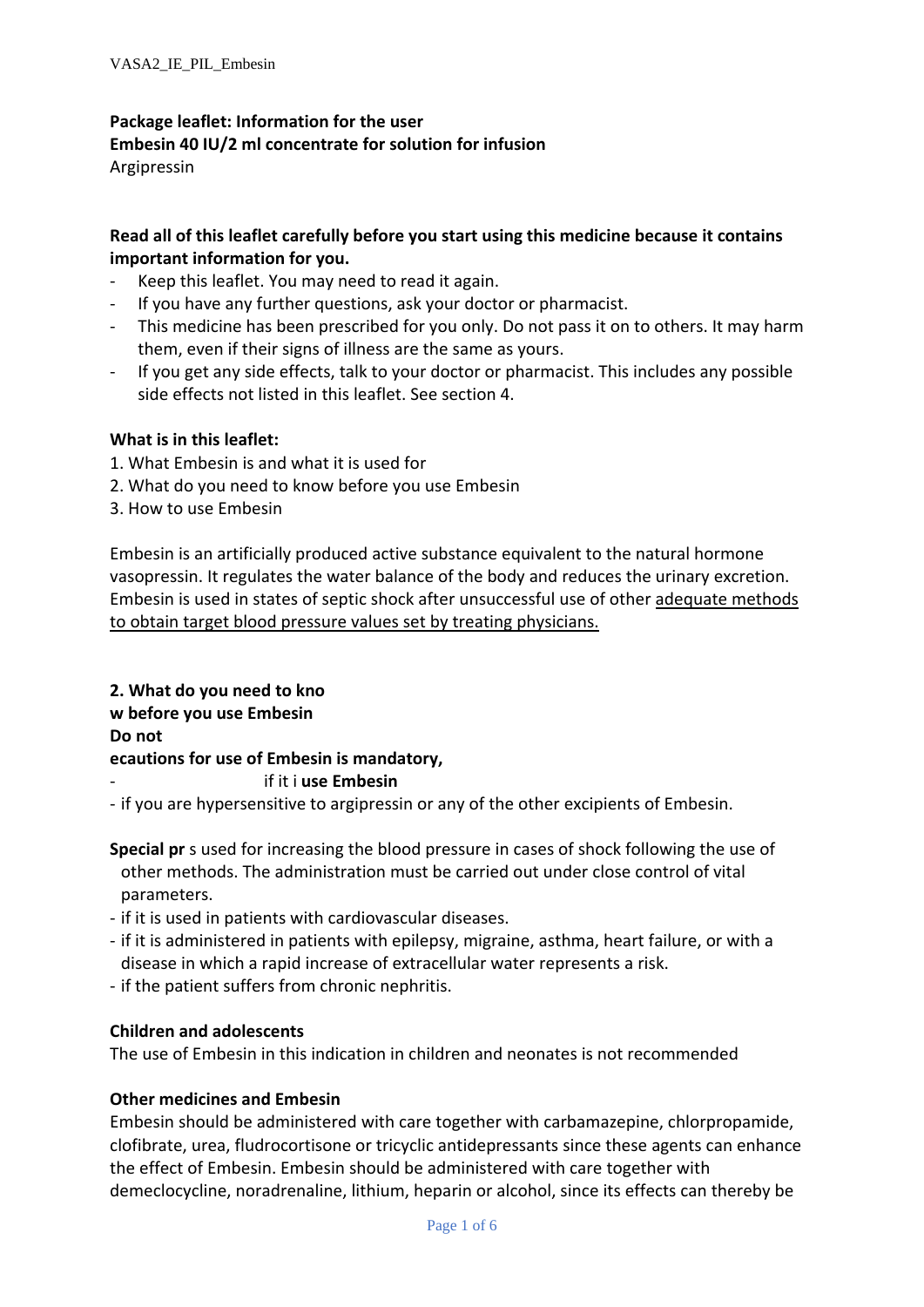reduced. The concomitant use of Embesin with blood pressure altering medicines may increase or decrease respectively the blood pressure elevation induced by Embesin. Tell your doctor or pharmacist if you are taking/using or have recently taken/used any other medicines, even if this involves over-the-counter pharmaceuticals.

#### **Embesin with food and drinks**

Embesin may not be used in combination with alcohol.

#### **Pregnancy and breast-feeding**

Embesin may cause uterus contractions and increased intra-uterine pressure during pregnancy and may reduce uterine perfusion. Embesin should not be used during pregnancy unless clearly needed.

Whether Embesin is excreted in human milk is not known.

The use of Embesin during pregnancy and during lactation is not recommended. Please ask your doctor or pharmacist for advice before taking any medications.

#### **Driving and using machines**

No studies have been performed on the effects of ability to drive or to use machines.

#### **Important information about certain excipients of Embesin**

This medicinal product contains less than 1 mmol of sodium (23 mg) per dose, i.e. it is nearly sodium-free.

#### **3. How to use Embesin**

Embesin will be administered by a physician.

Embesin should only be used in addition to conventional treatment. Initially, 0.01 IU of Embesin per minute are administered as an infusion. This dose can be increased every 15-20 minutes by up to 0.03 IU Embesin per minute. Higher doses should only be used in the event of an emergency.

Embesin is administered as a long-term infusion and must be diluted with physiological saline solution.

### **Use in children and adolescents**

Embesin has been used to treat certain conditions of shock in infants, toddlers and children in the intensive care unit and in the operating room. However, the general use of Embesin in this indication in children and neonates is not recommended.

#### **If you use more Embesin than you should**

This medication will be administered by a physician. If you believe that you were administered too high a dose of this medicine, talk to your doctor immediately.

### **If you stop using Embesin**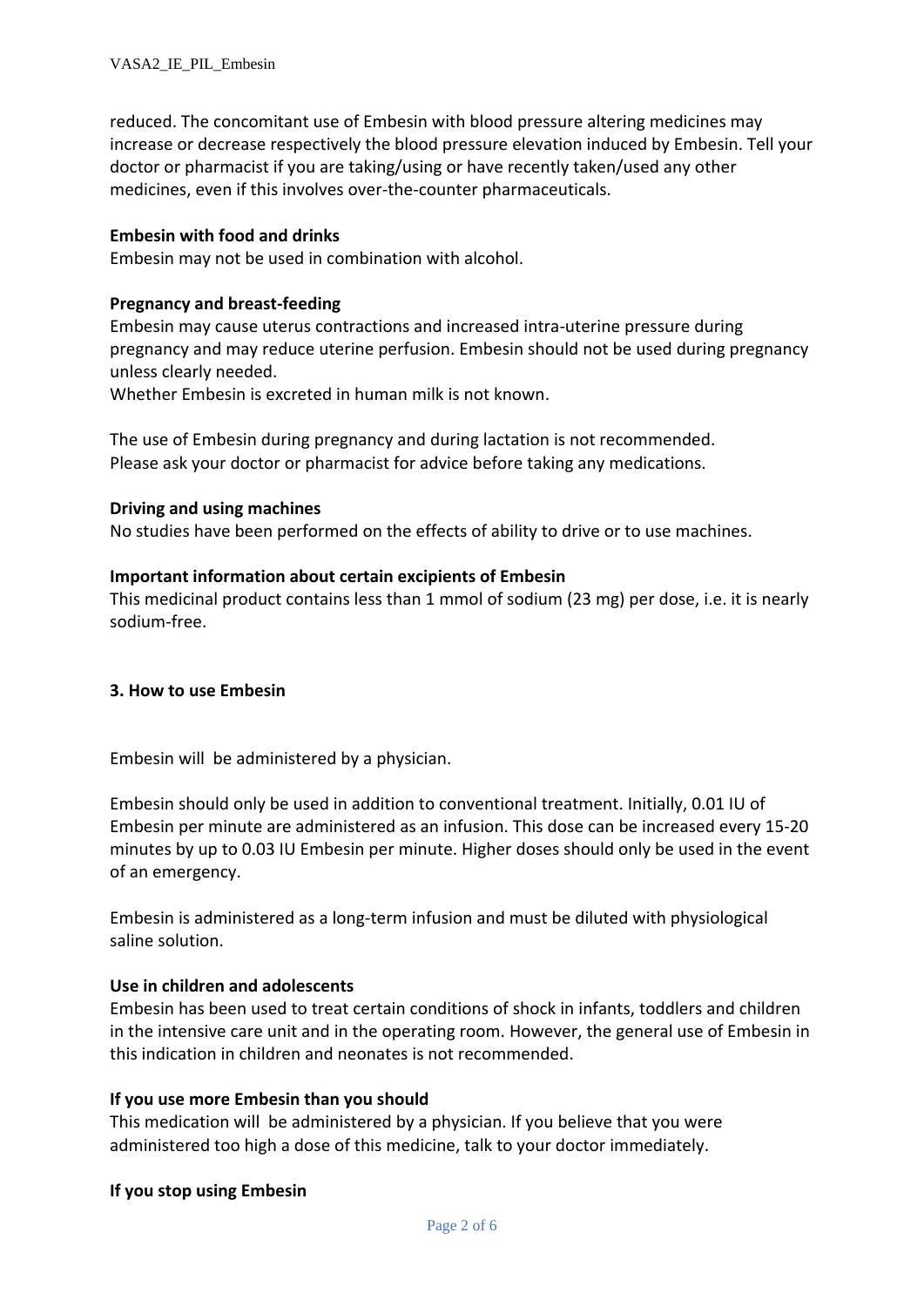The discontinuation of treatment with this medicine must occur gradually, which means the treatment must not be stopped abruptly. If you believe that the use of the medicine was stopped too early, talk to your doctor immediately. If you have any further questions on the use of this medicine, ask your doctor or pharmacist.

## **4. Possible side effects**

Like all medications, Embesin may cause side effects, although not everybody gets them.

Common (may affect up to 1 in 10 people):

- abnormal heartbeat
- chest tightness
- circulatory disorders of the myocardium the intestine or the finger tips
- narrowing of peripheral blood vessels
- death of tissue
- abdominal cramps
- paleness around the mouth
- death of skin tissue

Uncommon (may affect up to 1 in 100 people): low blood sodium level

- shakiness
- dizziness
- headache
- reduced cardiac output
- life threatening change in the heart beat
- cardiac arrest
- breathing distress caused by narrowing of the airways
- nausea
- vomiting
- flatulence
- death of gut tissue
- sweating
- rash
- changes in certain blood laboratory values

Rare (may affect up to 1 in 1,000 people)

severe, life-threatening allergic reaction

Not known (frequency cannot be estimated from the available data):

Water intoxication, diabetes insipidus after discontinuation.

### **Reporting of side effects**

If you get any side effects, talk to your doctor or pharmacist. This includes any possible side effects not listed in this leaflet. You can also report side effects directly via the national reporting system:

HPRA Pharmacovigilance Earlsfort Terrace IRL - Dublin 2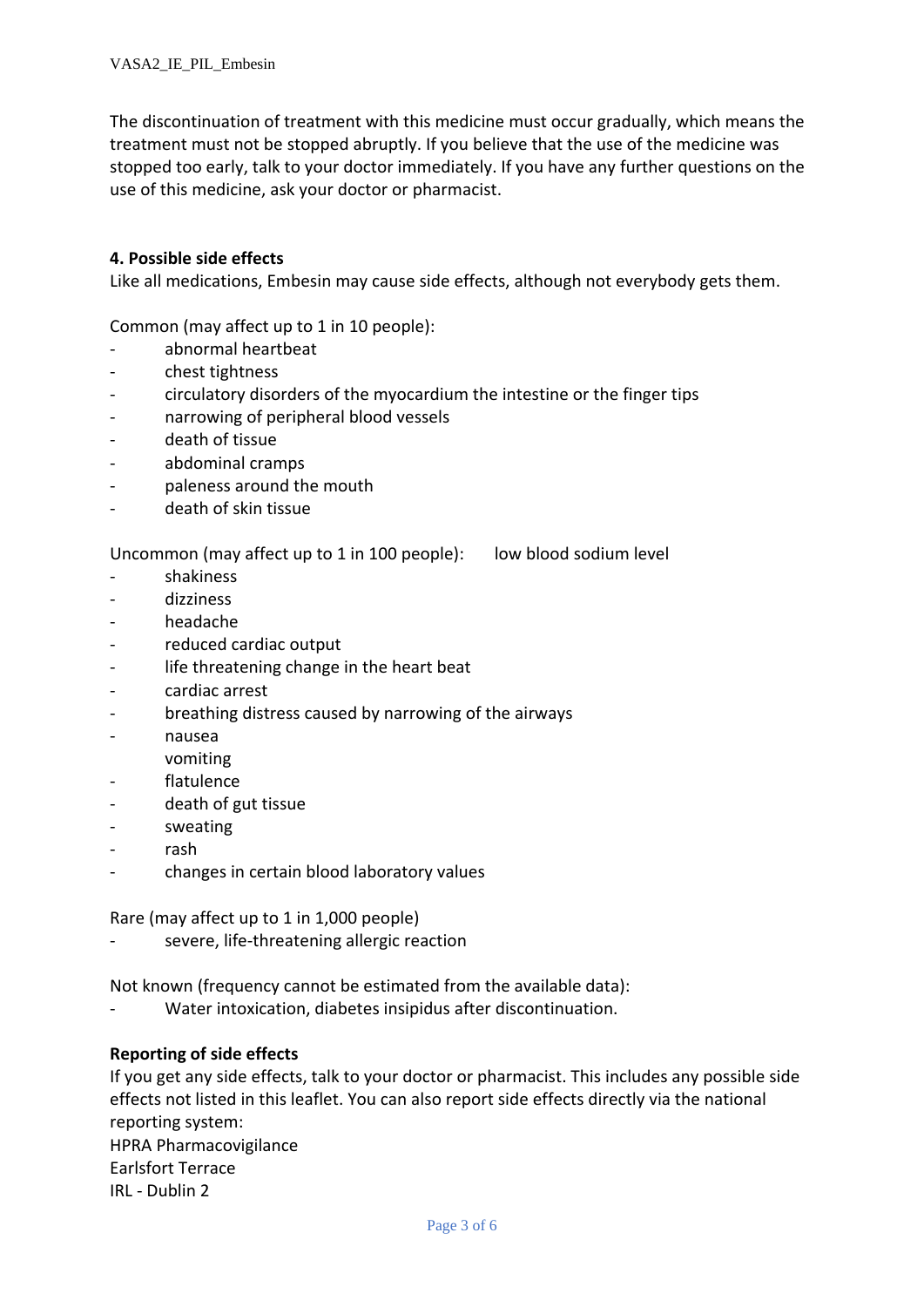Tel: +353 1 6764971 Fax: +353 1 6762517 Website: www.hpra.ie e-mail: [medsafety@hpra.ie](mailto:medsafety@hpra.ie) By reporting side effects you can help provide more information on the safety of this medicine.

### **5. How to store Embesin**

Keep this medicine out of the sight and reach of children.

Store in a refrigerator (2°C - 8°C).

Do not use this medicine after the expiry date which is stated on the label and carton. The expiry date refers to the last day of that month.

Once opened, dilute and use immediately.

Do not throw away any medicines via wastewater or household waste. Ask your pharmacist how to throw away medicines you no longer use. These measures will help protect the environment.

#### **6. Contents of the pack and other information**

#### **What Embesin contains**

The active substance is argipressin.

1 ampoule with 2 ml concentrate for solution for infusion contains argipressin acetate corresponding to 40 I.U. argipressin (equal to 133 microgram). The other excipients are: sodium chloride, glacial acetic acid to adjust the pH value, water for injection.

### **What Embesin looks like and contents of the pack**

Embesin is a clear, colorless concentrate for solution for infusion . Each pack contains 5 or 10 ampoules. Not all pack-sizes may be marketed.

### **Marketing Authorization Holder**

Orpha-Devel Handels und Vertriebs GmbH Wintergasse 85/1B 3002 Purkersdorf Austria

### **Manufacturer**

AOP Orphan Pharmaceuticals GmbH Leopold-Ungar-Platz 2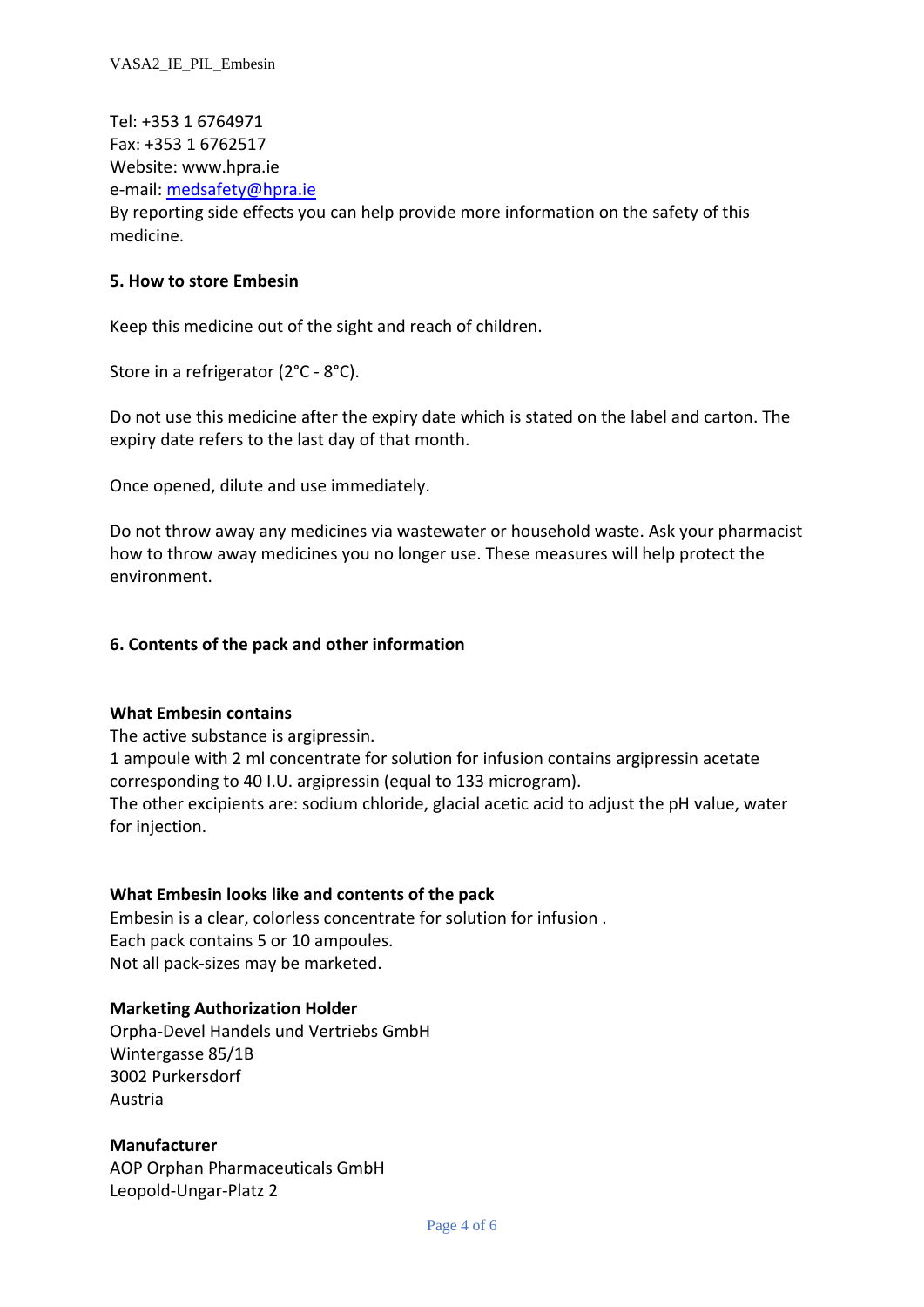# 1190 Vienna Austria

# **This medicinal product is authorised in the Member States of the EEA under the following names:**

| Austria         | Empesin 40 I.E./2 ml Konzentrat zur Herstellung einer Infusionslösung |
|-----------------|-----------------------------------------------------------------------|
| Belgium         | Reverpleg 40 I.E./2 ml concentraat voor oplossing voor infusie        |
| <b>Bulgaria</b> | Емпресин 40 IU/2ml Концентрат за инфузионен разтвор                   |
|                 | Embesin 40 IU/2ml concentrate for solution for infusion               |
| Czech Republic  | Embesin                                                               |
| Germany         | Embesin 40 I.E./2 ml Konzentrat zur Herstellung einer Infusionslösung |
| Denmark         | Embesin                                                               |
| Estonia         | Empesin                                                               |
| Greece          | Embesin 40 I.U./2 ml Πυκνό διάλυμα για παρασκευή διαλύματος προς      |
| έγχυση          |                                                                       |
| Spain           | Embesin 40 I.U./2 ml concentrado para solución para perfusión         |
| Finnland        | Embesin 40 I.U./2 ml infuusiokonsentraatti, liuosta varten            |
| France          | Reverpleg 40 U.I./2ml solution á diluer pour perfusion                |
| Hungary         | Embesyn 40 N.E./2ml koncentrátum oldatus infúzióhoz                   |
| Italy           | Embesin 40 I.U./2 ml concentrato per soluzione per infusione          |
| Lithuania       | Empesin                                                               |
| Luxembourg      | Reverpleg 40 I.U./2 ml solution à diluer pour perfusion               |
| Latvia          | Empesin 40 SV/2 ml koncentrāts infūziju šķīduma pagatavošanai         |
| Netherlands     | Embesine 40 I.E./2ml, concentraat voor oplossing voor infusie         |
| Norway          | Embesin                                                               |
| Poland          | Empesin                                                               |
| Portugal        | Embesin 40 U.I./2ml concentrado para solução para perfusão            |
| Romania         | Reverpleg                                                             |
| Sweden          | Embesin 40 I.E./2 ml koncentrat till infusionsvätska, lösning         |
| Slovenia        | Empesin 40 I.E./2 ml koncentrat za raztopino za infundiranje          |
| Slovak Republic | Embesin 40 IU/2 ml infúzny koncentrát                                 |

# **This leaflet was last revised in 09/2021**

The following information is intended for healthcare professionals only:

# **Posology and method of administration**

The therapy with argipressin in patients with catecholamine refractory hypotension is preferably started within the first six hours after the onset of septic shock, or within 3 hours of onset in patients on high doses of catecholamines (see section 5.1 of the SmPC). Argipressin should be administered by continuous intravenous infusion of 0.01 I.U. per minute using a perfusor / motor pump. Dependent on the clinical response, the dose may be increased every 15 – 20 minutes up to 0.03 I.U. per minute. For intensive care patients, the usual target blood pressure is 65 – 75 mmHg. Argipressin should only be used in addition to conventional vasopressor therapy with catecholamines. Doses above 0.03 I.U. per minute should only be applied as emergency treatment, as this may cause gut and skin necrosis and increase the risk for cardiac arrest (see section 4.4 of the SmPC). The treatment duration